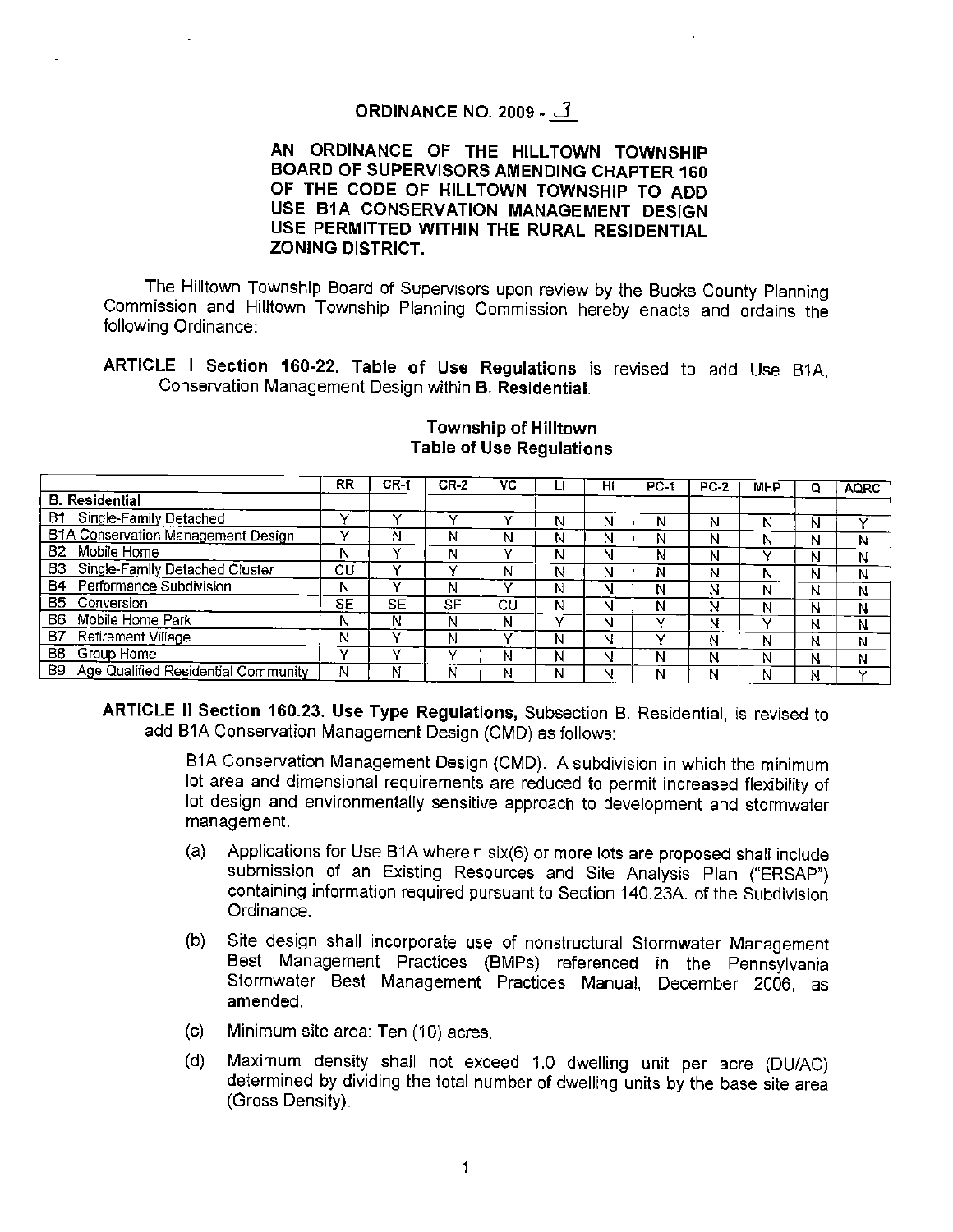(e) Minimum tot dimensional requirements:

| Minimum lot area:        | 20,000 square feet |
|--------------------------|--------------------|
| Minimum lot width:       | 100 feet           |
| Minimum front yard:      | 50 feet            |
| Minimum side yard:       | 20 feet            |
| Minimum rear yard:       | 50 feet            |
| Maximum building height: | 35 feet            |

- (f) A minimum of two (2) off street parking spaces shall be required per lot.
- (g) Lots within a Conservation Management Design subdivision shall be deed restricted from further subdivision by note on the record plan and recordation of a restrictive covenant.
- (h) Privately owned area within a Conservation Management Design subdivision containing environmentally sensitive features pursuant to Section 160-28 of this Ordinance shall be protected by recordation of a conservation easement in a manner acceptable to the Township.

**ARTICLE** Ill **Section 160-26. Table of Performance Standards** is revised to add the following within the Rural Residential (RR) Zoning District:

| District          | Use           | Minimum<br>open   | Maximum<br>density       | Maximum<br>impervious | Minimum<br>site area | Minimum<br>lot area            | Maximum<br>height |
|-------------------|---------------|-------------------|--------------------------|-----------------------|----------------------|--------------------------------|-------------------|
|                   |               | space             | (DU/AC)                  | surface               | (square              |                                | (feet)            |
|                   |               | ratio             | (refer note              | ratio <sup>5</sup>    | feet (sf) or         |                                |                   |
|                   |               |                   | $^7$ and $^8$ )          |                       | $accre$ $(ac)$ )     |                                |                   |
| <b>RR</b>         | Single-family | none              | $0.75^{7}$               | $0.12^{6}$            | $50,000$ sf          | $50,000$ sf <sup>1</sup>       | 35                |
|                   | <b>CMD</b>    | none <sup>3</sup> | $1.0^{7}$                | $0.12^{6}$            | 10ac                 | $20,000$ sf <sup>10</sup>      | 35                |
|                   | S.F. cluster  | 0.55              | $1.45^{B}$               | 0.20                  | 20ac                 | $30,000$ sf <sup>2</sup>       | 35                |
|                   | Other uses    |                   | ٠                        | 0.35                  | See Principal Uses   |                                | 35                |
|                   |               |                   |                          |                       | Permitted            |                                |                   |
| $CR-1$            | Single-family | none              | $1.2^{7}$                | 0.14                  | 30,000 sf            | $30,000$ sf <sup>3</sup>       | 35                |
|                   | S.F. cluster  | 0.40              | $2.25^{8}$               | 0.20                  | 5ac                  | $10,000$ sf <sup>3</sup>       | $\overline{35}$   |
|                   | Perf. Subd.   | 0.50              | 5.0 <sup>8</sup>         | 0.35                  | 5 ac                 | _ত্ৰ                           | 35                |
|                   | Other uses    |                   |                          | 0.35                  | See Principal Uses   | 35                             |                   |
|                   |               |                   |                          |                       | Permitted            |                                |                   |
| $CR-2$            | Single-family | None              | $0.75^{7}$               | 0.14                  | $50,000$ sf          | $50,000$ sf <sup>1</sup>       | 35                |
|                   | S.F. cluster  | 0.55              | $1.65^{6}$               | 0.25                  | 10ac                 | $30,000$ sf <sup>2</sup>       | 35                |
|                   | Opt. 1        |                   |                          |                       |                      |                                |                   |
|                   | S.F. cluster  | 0.65              | $2.15^{g}$               | 0.35                  | 10ac                 | $20,000$ sf <sup>2</sup>       | 35                |
|                   | Opt. 2        |                   |                          |                       |                      |                                |                   |
|                   | Other uses    |                   | m                        | 0.35                  | See Principal Uses   |                                | 35                |
|                   |               |                   |                          |                       | Permitted            |                                |                   |
| VC                | Single-family | none              | $1.8^{7}$                | 0.26                  | 20,000 sf            | $20,000$ sf <sup>3</sup>       | 35                |
|                   | Single-family | none              | $0.75^{7}$               | 0.26                  | 50,000 sf            | $\frac{50,000 \text{ sf}}{34}$ | 35                |
|                   | Perf, Subd.   | 0.45              | 5.0 <sup>8</sup>         | 0.35                  | 5ac                  |                                | 35                |
|                   | Other uses    |                   | $\overline{\phantom{0}}$ | 0.65                  | 50,000 sf            | $20,000$ sf <sup>3</sup>       | 35                |
| <b>MHP</b>        | Mobile home   | 0.30              | $4.5^8$                  | 0.27                  | 20ac                 | $7,500$ sf <sup>3</sup>        | $\overline{35}$   |
|                   | park          |                   |                          |                       |                      |                                |                   |
| PC-1              | All uses      | -                 | ٠                        | 0.70                  | 20,000 sf            | $20,000$ sf <sup>3</sup>       | 35                |
| $\overline{PC}-2$ | All uses      | $\blacksquare$    | $\overline{\phantom{0}}$ | 0.70                  | 50,000 sf            | $50,000$ sf <sup>3</sup>       | 35                |
| LI & HI           | All uses      | -                 | $\overline{\phantom{a}}$ | 0.60                  | 2ac                  | $\overline{2}$ ac $^3$         | $\overline{35}$   |

**Township of Hilltown Table of Performance Standards** - **Bulk and Area**